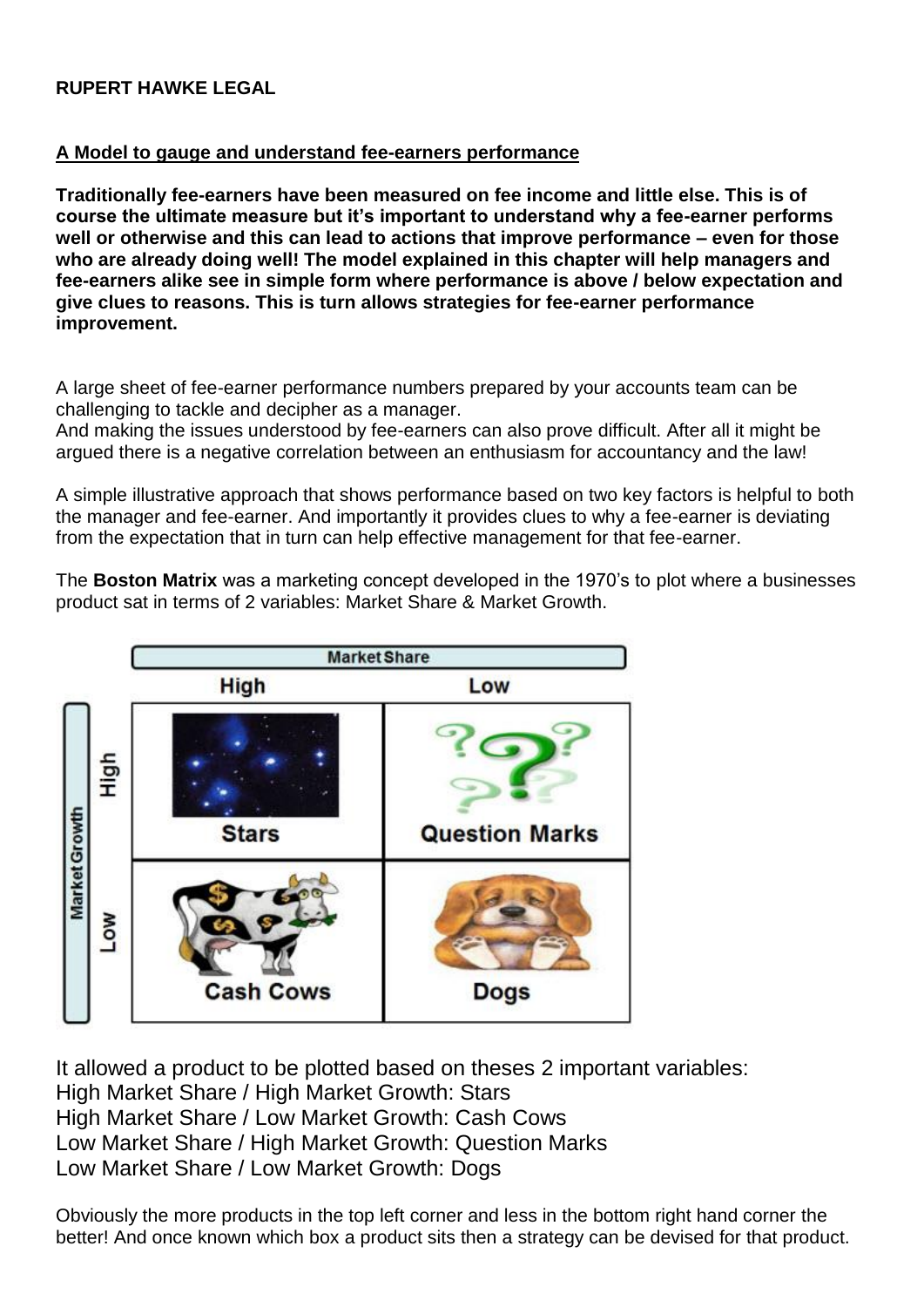For example once a product is identified as a 'Question Mark' with Low Market Share and High Market Growth (top right hand box) it is likely to benefit from a strategy based on increasing the presense in the market place. Identifying a 'Start' (High Market Share / High Market Growth) will lead a business to look at developing similar products that could fit those criteria. And once a 'Dog' is identified (Low Market Share / Low Market Growth) it might make commercial sense to cease that offering as it is diluting the offerings of better performing products in the other three boxes.

The Boston Matrix concept of identifying two key factors that in turn allow for relevant strategies to be put in place can helpfully be **applied to the fee-earning performance of a staff member in a law firm**. Instead of measuring market share and market growth we measure 2 important factors for a fee-earner:

- Contribution (profit)
- Time recorded

Fees have been the traditional way of measuring fee-earner performance but what is critical is whether the fee-earner makes an overall contribution (profit). It is reasonably simple to calculate the hourly return required by a fee-earner to break even (how much a fee-earner needs to make assuming they hit their chargeable hours target). The firms annual central overhead budgeted costs (central staff, rent & rates, stationary, IT etc) should be divided across all fee-earners (based on expected chargeable hours) and this cost should be added to the fee-earners salary cost (including employers national insurance and pension contributions). This total figure should then be divided by the annual chargeable hour's budget to get a break even return for that fee-earner.

2 examples (one full time and one part time employee) of how to arrive at a 'cost per hour' for a fee-earner are below (assuming a f/t fee-earner is required to do 35 chargeable hours per week and there are 6 weeks holiday per year including Bank Holidays):

| <b>Total Central Overheads</b>    | £2,100,000 |
|-----------------------------------|------------|
| <b>Full time equivalent (FTE)</b> |            |
| fee-earners                       | 75         |
| <b>Overhead allocated per FTE</b> | £28,000    |

| <b>FEE EARNER 1: Full time</b><br>$(35$ hours PW) |         |
|---------------------------------------------------|---------|
| Salary (inc Ers NI & employer                     |         |
| pension)                                          | £54,000 |
| Overhead allocated                                | £28,000 |
| <b>Total Cost</b>                                 | £82,000 |
|                                                   |         |
| Annual Chargeable hours                           |         |
| budget                                            |         |
| (35 hours * 46 weeks)                             | 1,610   |
|                                                   |         |
| <b>Hourly Break-Even (Cost</b>                    |         |
| per hour):                                        | £50.93  |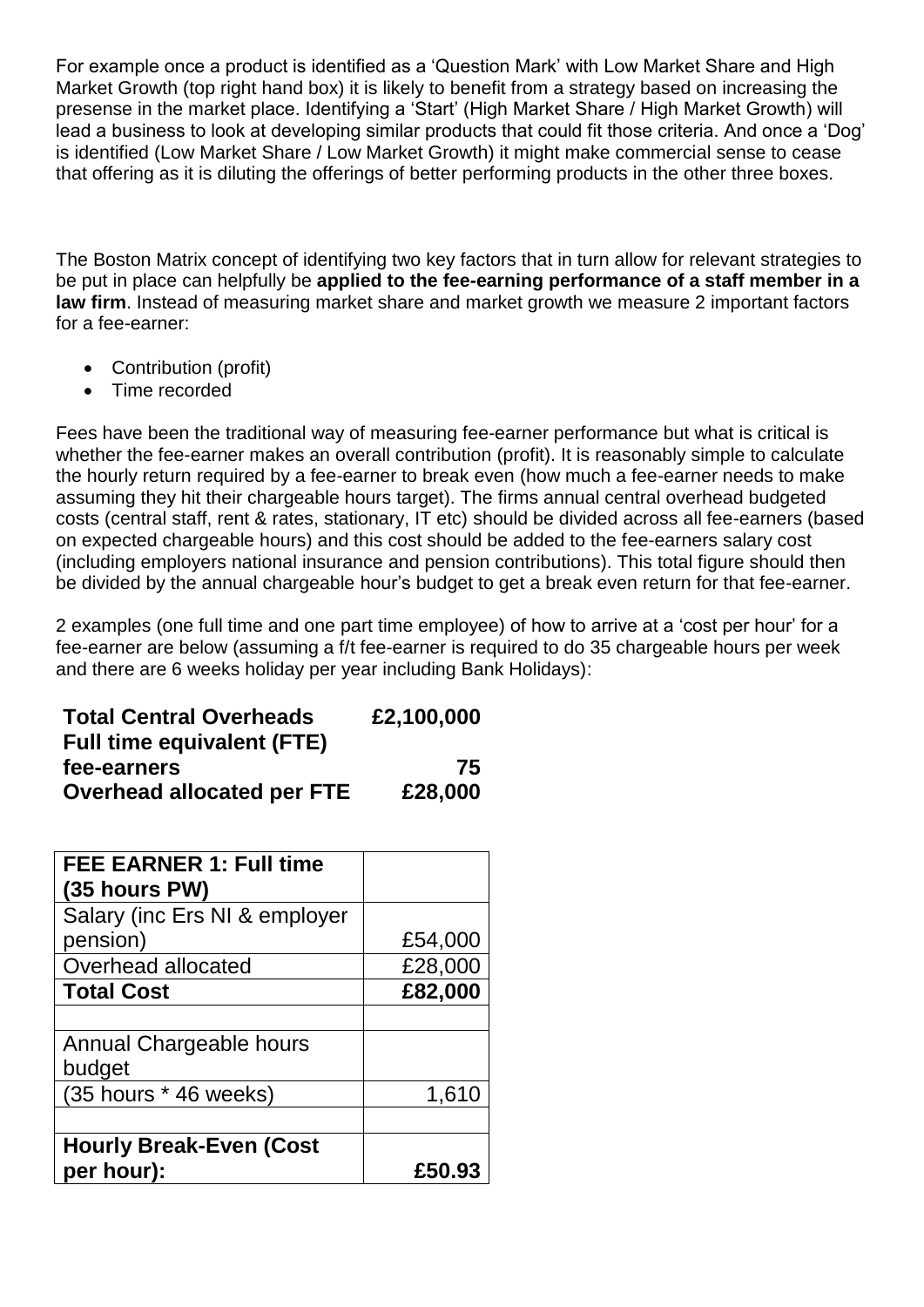| <b>FEE EARNER 2: Part time</b><br>(21 hours PW) |         |
|-------------------------------------------------|---------|
| Salary (inc Ers NI & employer                   |         |
| pension)                                        | £34,800 |
| Overhead allocated (60% of                      |         |
| FTE)                                            | £16,800 |
| <b>Total Cost</b>                               | £51,600 |
|                                                 |         |
| Annual Chargeable hours                         |         |
| budget                                          |         |
| (35 hours * 27.6 weeks)                         | 966     |
|                                                 |         |
| <b>Hourly Break-Even (Cost</b>                  |         |
| per hour):                                      | £53.42  |

If a firm required a 20% return on the fee-earner costs then the 2 examples would have to make per hour:

Fee-earner 1: £50.93 \* 120% = £61.12 Fee-earner 2: £53.42 \* 120% = £64.10

If the fee-earner makes that **return** per hour and undertakes the **hours** set then they will hit their target.

But if there are variations either in return per hour or time recorded then the position on the Boston Matrix will gives clues as to the reasons in variation against standard (above or below).



The box a fee-earner sits depends on the two variable discussed as follows:

- High Contribution / High Hours Undertakes a lot of work that provides good margin and / or is done efficiently – the box to aspire to be in.
- High Contribution / Low Hours Undertakes good margin work and / or works efficiently but might not have enough work to do.
- Low Contribution / High Hours Undertaking work that does not provide enough margin and / or is overworking files. Possibly working hard but not covering enough case work.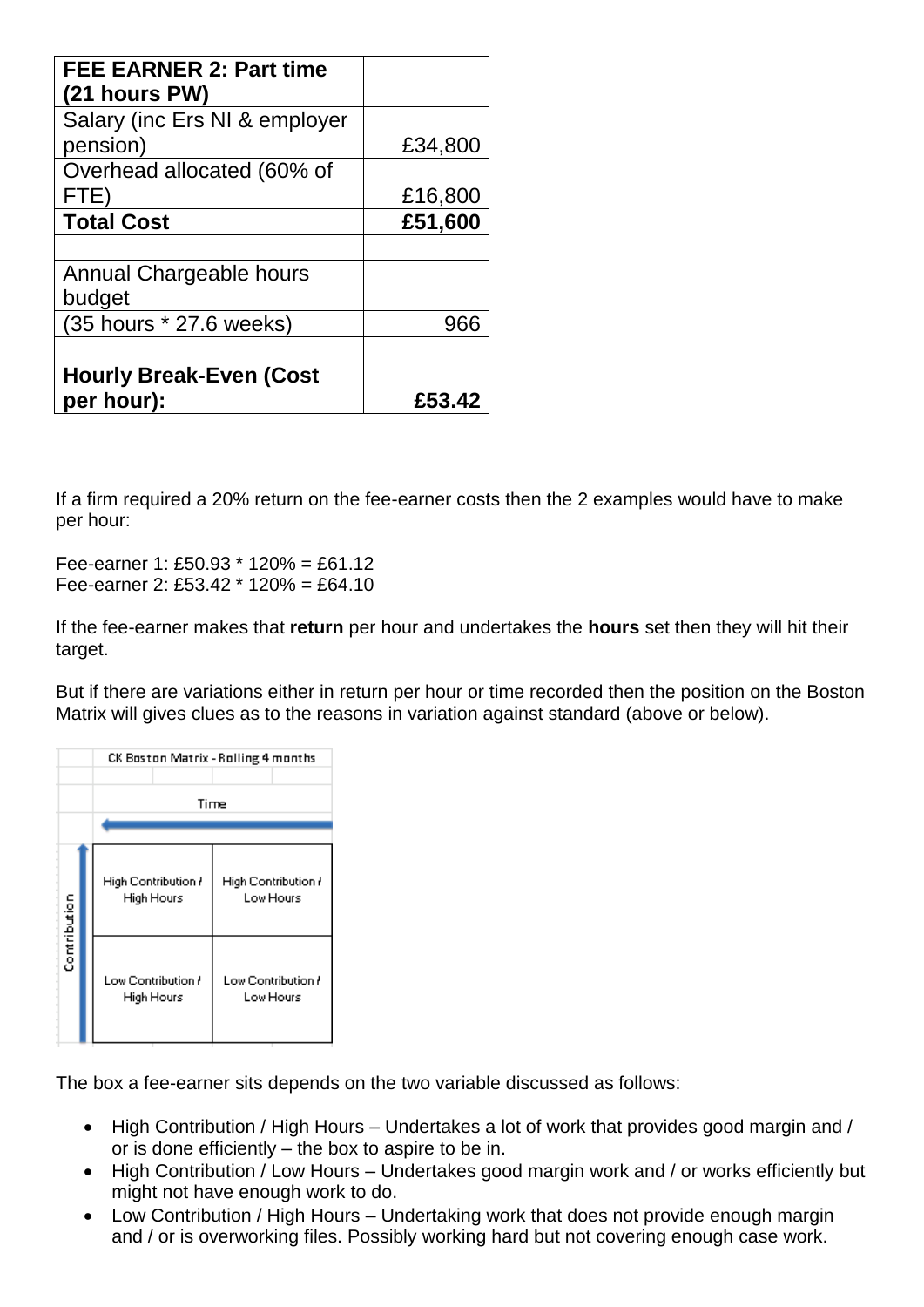• Low Contribution / Low Hours – Working inefficiently or on work that does not provide enough margin and is not undertaking enough work.

The aim of course is to get as many fee-earners into the top left hand corner as possible! And it is advisable to measure people over more than just one month to iron out any short term anomalies like holidays. A 4 month rolling basis can work well for gauging progress.

It is simpler to see how someone is generally performing without any need to review lists of figures. And the fact there are 2 central performance factors being measured allows us to drill down and capture / understand reasons for any variation in performance. And in turn the manager can then act.

Let's use our 2 fee-earners mentioned earlier as theoretical examples:

| FEE-            |         |               |          |
|-----------------|---------|---------------|----------|
| <b>EARNER 1</b> | Monthly |               |          |
|                 | Actual  | <b>Budget</b> | Variance |
| Turnover        | 8,320   | 8,190         | 130      |
| <b>Hours</b>    |         |               |          |
| Worked          | 120     | 134           | -14      |
| Return per      |         |               |          |
| hour:           | 69.33   | 61.12         | 8.21     |

| FEE-            |         |               |          |
|-----------------|---------|---------------|----------|
| <b>EARNER 2</b> | Monthly |               |          |
|                 | Actual  | <b>Budget</b> | Variance |
| Turnover        | 4,600   | 5,192         | $-592$   |
| <b>Hours</b>    |         |               |          |
| Worked          | 102     | 81            | 21       |
| Return per      |         |               |          |
| hour:           | 45.10   | 64.10         | $-19.00$ |

Fee-Earner 1 had a turnover higher than budget but did fewer hours than required. We can see this fee earner works efficiently and / or undertakes good margin work but does not undertake enough work. Hence they would be plotted in the top right box: High Contribution / Low Hours. We should encourage this fee-earner to continue working in the same way (makes a £69.33 return an hour compared to a £61.12 budget) but they might be short of work when considering the hour's shortfall. A strategy can then be devised to get the fee earner into the top left hand corner of the Boston Matrix. This might involve ensuring they maximise their day and that they get more work (of a similar margin potential) to undertake as the figures suggest there is capacity.

Fee-Earner 2 recorded far more hours than budgeted but the work done was undertaken inefficiently and /or was charged at a rate insufficient to ensure the required profitability with only